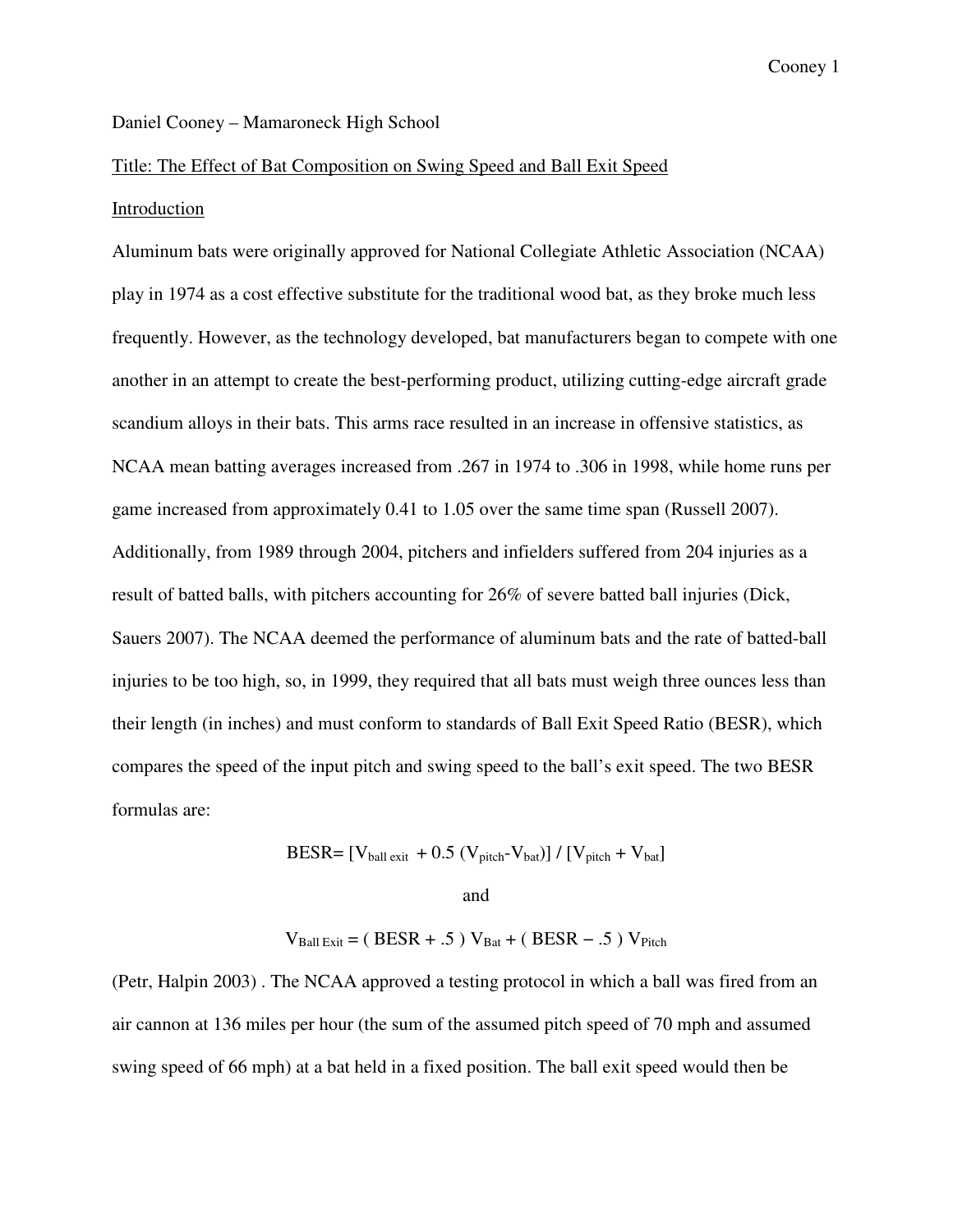measured, and these three measurements would be used to determine the bat's BESR. The maximum legal BESR value was 0.728, which would result in a ball exit speed of 97 mph, the speed achieved by the highest performing wood bats under these methods. However, the BESR testing does not take into account moment of inertia (MOI), which is a property of the bat's resistance to rotation. MOI is measured with the formula MOI =  $9.7797T^2W$  (L – D-6), where T is the period of the bat during pendulum testing, W is the weight of the bat in ounces, L is the length of the bat and D is the distance from the bat's handle to its center of mass. A lower moment of inertia would theoretically allow for a faster swing speed because the batter would encounter less resistance when attempting to swing the bat (Crisco, Greenwald 2002). Unlike wood bats which must be made of one solid piece of wood, aluminum bats are hollow and can be manipulated to alter their weight distribution. Bat manufacturers would put additional weight in the form of an epoxy-like substance in the handle of the bat, shifting the center of mass closer to the batter's hands than would be possible with a wood bat. Recently manufactured bats claim to be able to increase a batter's swing speed, including Nike's Aero Fuse whose manufacturers assert that "increases bat speed by 3 m.p.h. over the leading competitor" (Wilson 2008). Although NCAA testing was supposed to limit the performance of aluminum bats to the level of the highest-quality wood, the NCAA mean batting average reached a low of .290 in 2004, which was still much higher than the .267 from 1974 (Russell 2007). As the monitoring of BESR was not able to make the performance of aluminum bats similar to wood, this experiment focused on the differences in the MOIs between wood and metal bats. It was hypothesized that if an aluminum bat has a lower MOI than a wood bat, then it will be swung faster because a lower MOI allows this bat to rotate around a fixed point at a greater speed than a wood bat given the same force input. On the assumption that this first hypothesis was correct, it was further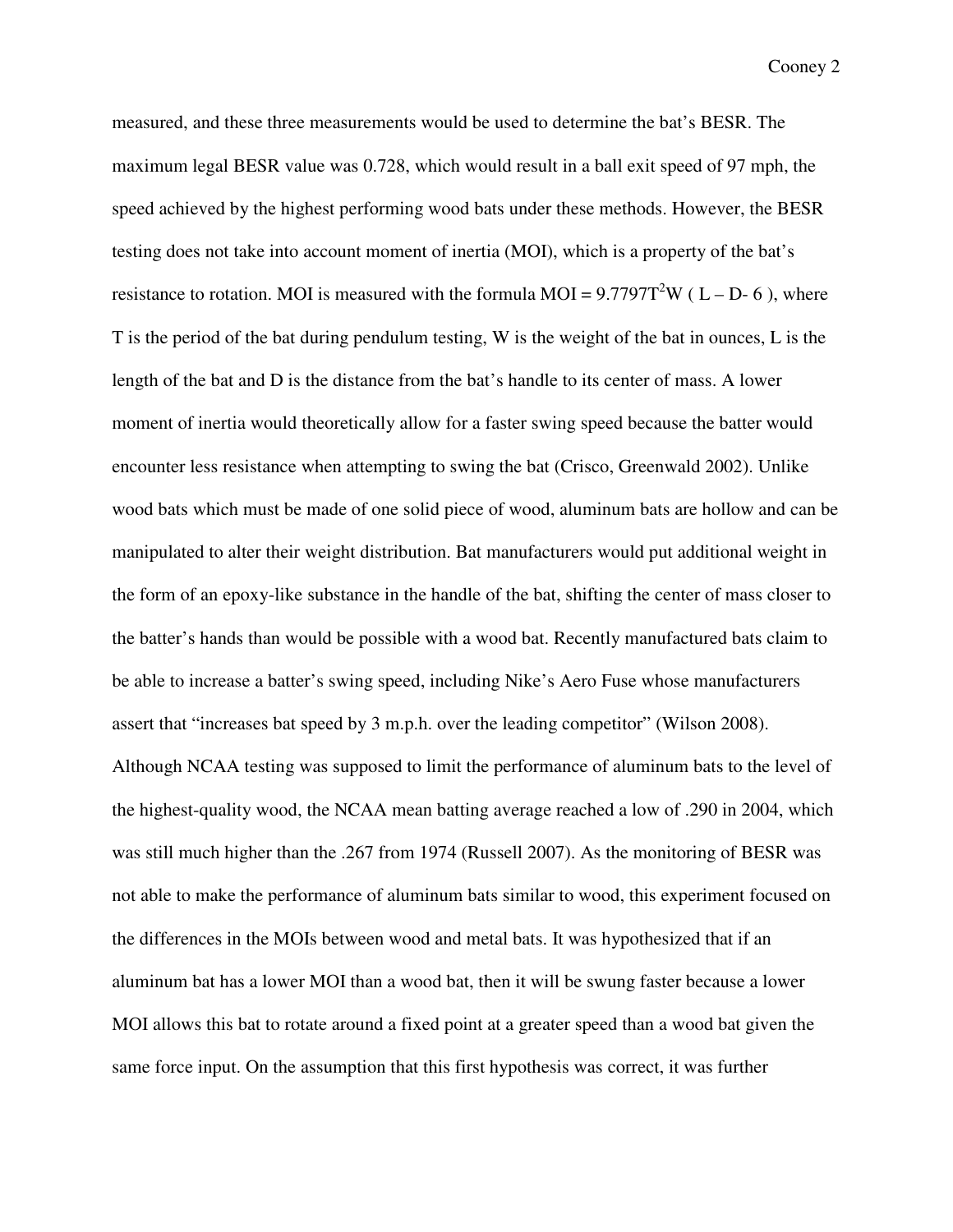hypothesized that if an aluminum bat has the same force input as a wood bat, then it will achieve a greater ball exit speed because of its lower MOI.

### Methods and Materials (Phase 1)

Subjects for this experiment were current and former players from the Mamaroneck High School baseball team. Subjects were advised of the risks involved in participating, and informed consent was required. Subjects were informed that participation was completely voluntary, and that they could withdraw at any time. Subject data was recorded anonymously using random subject numbers. This phase of the study was conducted in the batting cage at Mamaroneck High School. A certified baseball coach, certified in CPR was present for all testing sessions. Two baseball bats, one made from aluminum and the other from wood, were measured in length with measuring tape and massed using a balance so that they both conformed to this experiment's predetermined standard of 33 inches long and 30 ounces in mass. A bat swing speed radar manufactured by Sport Sensors, a type of radar gun used to measure the speed of a swung baseball bat, was attached to an L-screen within a batting cage. The height of the radar gun was based on the height of each subject's baseball swing. A batter, standing five feet away from the radar gun and holding either the aluminum or wooden bat, swung with the intention of having the path of the swing cross the plane of the radar (a coin toss determined whether a wooden or a metal bat was chosen first). The speed of the batter's swing was recorded by the Sports Sensor Bat Speed Rader and recorded by an objective observer standing ten feet to the right of a right handed batter or the converse for a left handed batter (see *Figure* 1 for a visual representation of the experiment's setup). The objective observer was protected from the swung bat by standing outside of the batting cage. Each batter took five swings with the first bat and then exchanged it for the other bat. Then the batter took five swings with the second bat.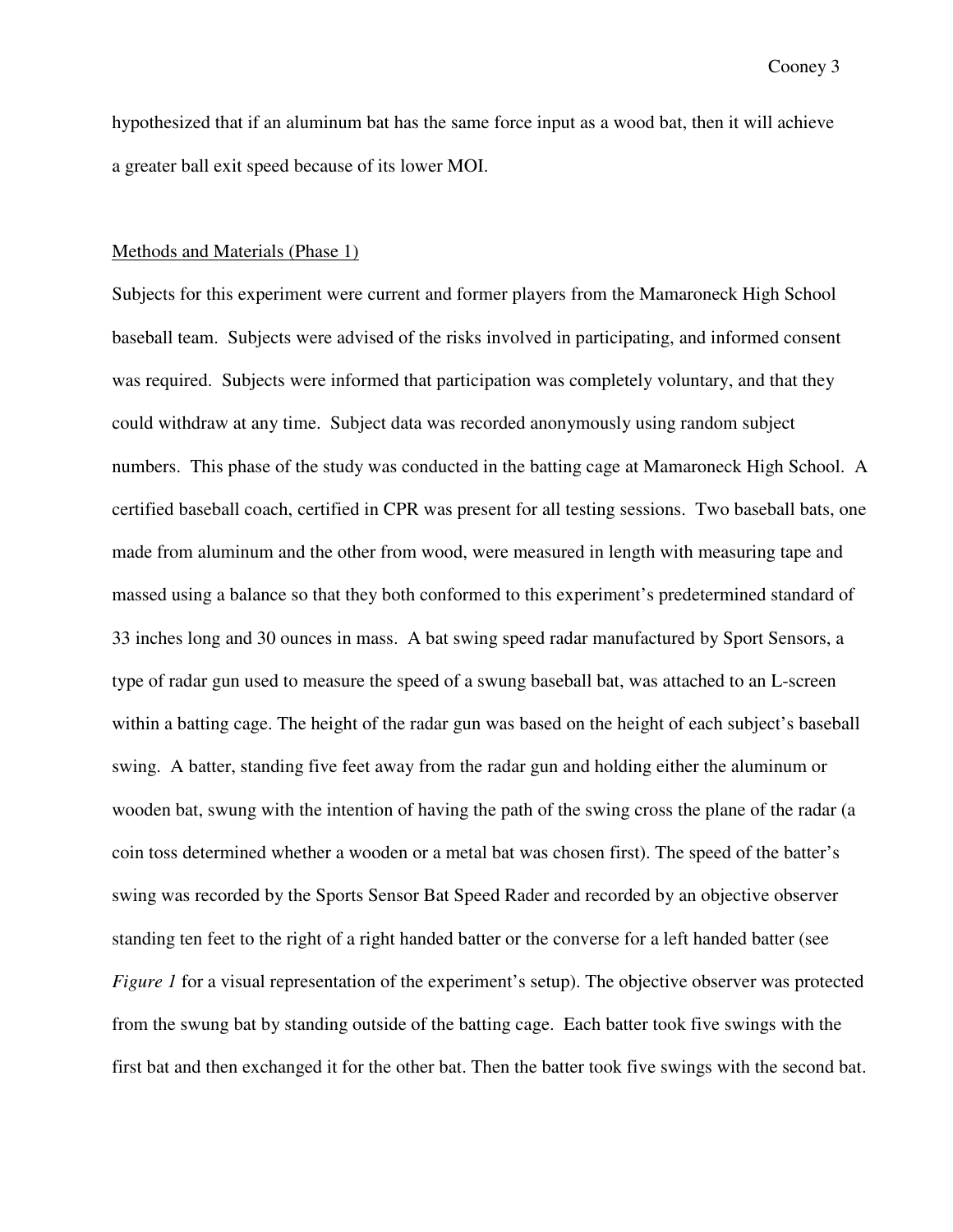The subject alternated taking five swings with each bat until twenty-five swings had been completed with each bat, at which point a new batter entered the cage and begin the coin toss. This was repeated multiple times, with batters of varying height, weight, age and skill level until a large body of data had been collected and the sample size was large enough to be statistically analyzed.



## Methods and Materials (Phase 2)

The second phase of the experiment was performed at the Baseball Research Center at the University of Massachusetts-Lowell, the site of official NCAA bat certification testing. The present study utilized the official procedures to measure MOI and BESR. Next, the moment of inertia (MOI) for each bat was measured. The bat was held by a collar-clamp that pivots about a knife edge at a point six inches from the handle. It was raised to an angle 5° from vertical, then released and allowed to swing freely. After the bat had completed five cycles, an electronic timer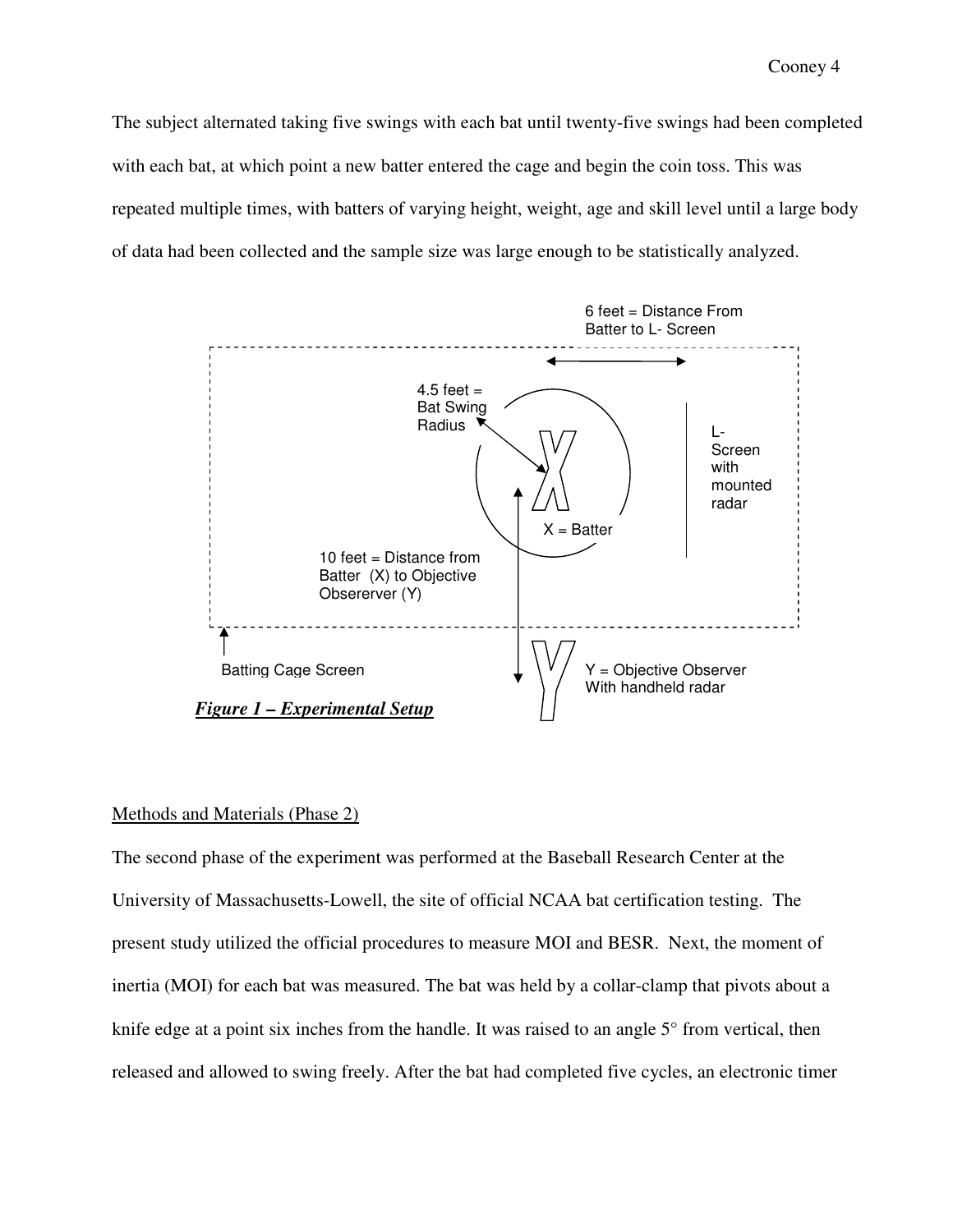measured the speed of the next ten cycles. This process was performed five times to minimize error, and then the test was repeated with the other bat.

Next, ball exit speed testing was conducted. The wood bat was placed into a grip that could freely rotate six inches from the bat's handle. A baseball was fired out of an air cannon at the sum speed of 70 miles per hour (the assumed pitch speed) and 59 miles per hour (the average bat speed derived from previous experimentation), which came into contact with the bat at its vibrational node, or "sweet spot", which was assumed to be 6 inches from the barrel end of the bat. This was repeated six times in order to account for mechanical error and establish statistical significance. The ball exit speed test was then performed with the metal bat, however the air cannon fired the ball at the sum of the assumed pitch speed of 70 miles per hour and 67 miles per hour (the average speed of the metal bat derived from previous experimentation).

# Results (Phase 1)

Twenty-four human subjects were used for this experiment, with the breakdown of their levels of experience being 1 Babe Ruth/ travel player, 13 High School Junior Varsity players, 8 High School Varsity player, 1 college player and 1 professional player at the low-A level. The mean swing speed for all subjects using the wood bat was 59 miles per hour, while the average swing speed for the metal bat was 67 miles per hour. This meant that, on average, the subjects swung the metal bat 8 miles per hour or 13.6 percent faster than its wood counterpart. The relationship between the subjects' age and mean bat speeds with the wood and metal bat is shown as a data table in Figure 2 and graphically in Figure 4. There was a direct relationship between age and swing speed, meaning that the older players in the NCAA pose more of a threat to the safety of the pitcher and infielders than a younger high school player. The results of swing speed testing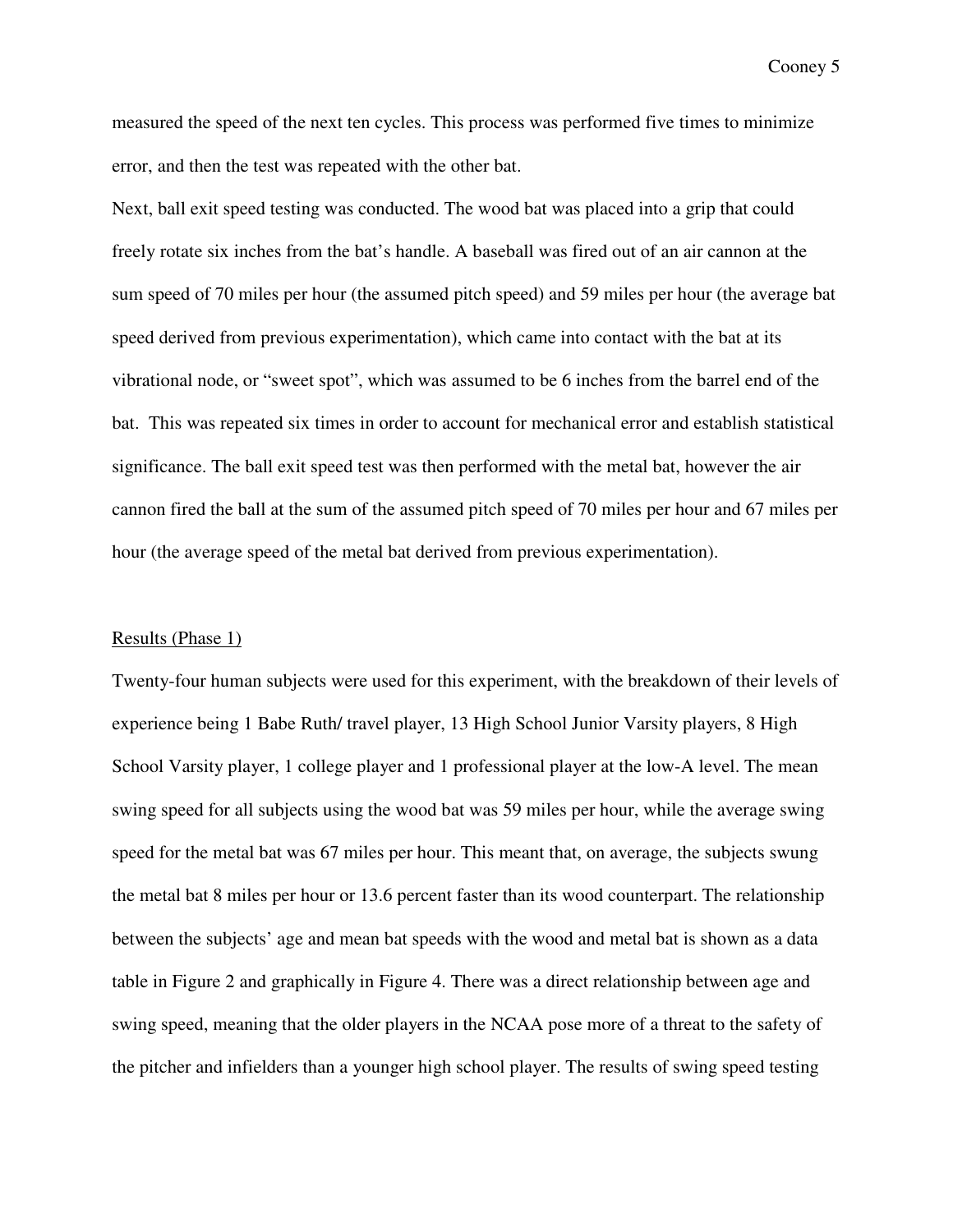were statistically analyzed using a matched-pair t-test, which was used to evaluate whether the difference between the aluminum and wood bats' swing speeds were statistically significant. The mean difference in swing speeds of 8 miles per hour resulted in a standard deviation of 2.1 and a highly significant p-value of 2.075 x  $10^{-15}$ . This test is represented with a data table in Figure 4.

| Subject Age     | Metal Bat (in mph) | Wood Bat (in mph) | Difference     |
|-----------------|--------------------|-------------------|----------------|
| 14              | 69                 | 62                | 7              |
| $\overline{15}$ | $\overline{52}$    | 48                | $\overline{4}$ |
| 15              | 56                 | 51                | $\overline{5}$ |
| $\overline{15}$ | $\overline{62}$    | $\overline{56}$   | $\overline{6}$ |
| 15              | 59                 | $\overline{52}$   | $\overline{7}$ |
| 15              | 66                 | 58                | $\,8\,$        |
| 15              | $72\,$             | 64                | $\overline{8}$ |
| 15              | $72\,$             | 64                | $\overline{8}$ |
| $\overline{15}$ | $\overline{70}$    | $\overline{61}$   | $\overline{9}$ |
| 15              | 75                 | 66                | $\overline{9}$ |
| 16              | 59                 | 54                | 5              |
| 16              | $\overline{63}$    | $\overline{55}$   | $\overline{8}$ |
| 16              | 71                 | 63                | $\,8\,$        |
| 16              | 67                 | $\overline{58}$   | $\overline{9}$ |
| 16              | $\overline{68}$    | $\overline{59}$   | $\overline{9}$ |
| 16              | $\overline{68}$    | 57                | 11             |
| 16              | $\overline{77}$    | $\overline{65}$   | 12             |
| 17              | $\overline{72}$    | 67                | $\overline{5}$ |
| 17              | $\overline{59}$    | $\overline{51}$   | $\overline{8}$ |
| 17              | 63                 | 55                | $\overline{8}$ |
| 17              | 75                 | 66                | $\overline{9}$ |
| 18              | 50                 | 45                | $\overline{5}$ |
| 19              | $\overline{72}$    | 67                | 5              |
| 22              | 84                 | 74                | $10\,$         |
| Average         | 67                 | 59                | $\,8\,$        |

# **Subject Age vs. Average Swing Speed**

*Figure 2- Data Table*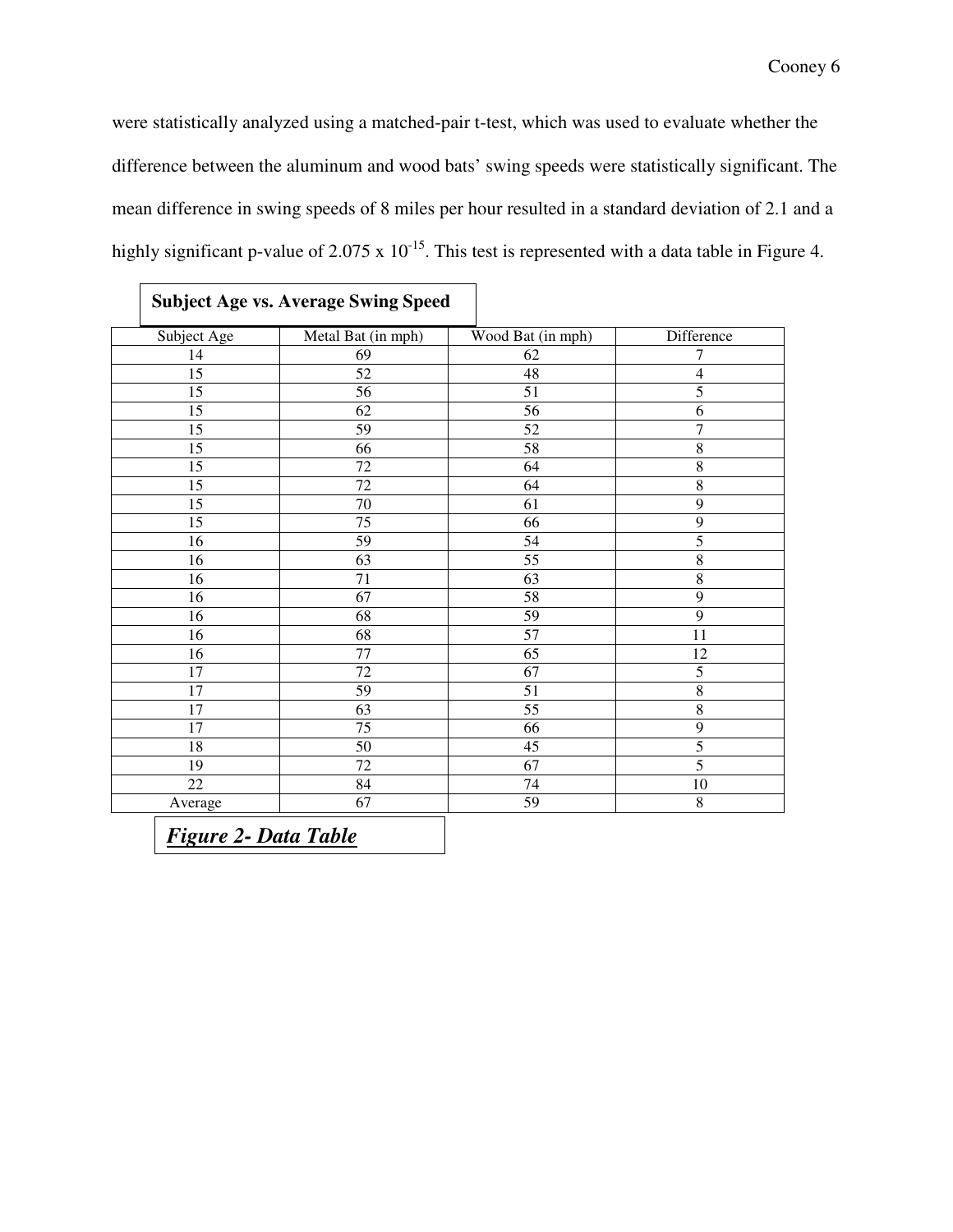

*Figure 3- Linear Regression*

| Mean     |            |  |
|----------|------------|--|
| St. Dev. | 2.1        |  |
|          | 24         |  |
| T-Value  | 18.66      |  |
| P-Value  | 2.0758E-15 |  |

*Figure 4- Matched-Pair T-test*

# Results (Phase 2)

The MOIs of the wood and metal bats were obtained, which were  $10,000$  oz-in<sup>2</sup> for the wood bat and 8,940 oz-in<sup>2</sup> for the metal bat. The average swing speeds of 59 mph for wood and 67 mph for metal were used as input data for BESR performance testing, which resulted in average ball exit speeds of 86.4 mph for wood and 97.6 for metal. There was a difference of 11.2 mph, or 12.96 percent, between the ball exit speeds of wood and metal bats using player swing speed data. These results are represented graphically in Figure 5. A matched-pair t-test was also used to analyze the results of the ball exit speed testing, which is shown below in Figure 6. The 11.2 mph mean difference between the aluminum and wood bats' ball exit speeds produced a standard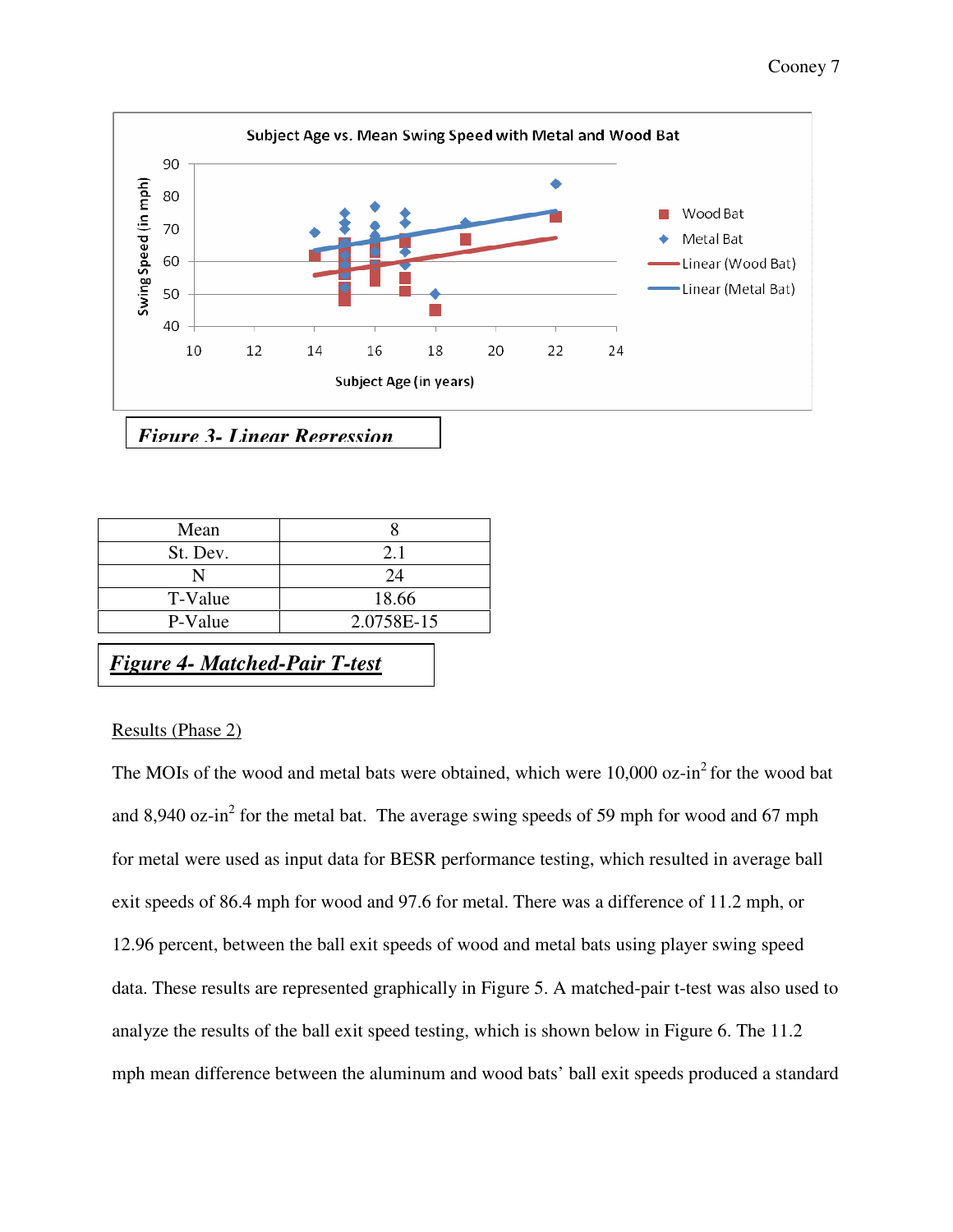deviation of 0.9 and a p-value of 8.88E-07, which indicates a high statistical significance. The values of this t-test are represented as a data table in Figure 6.



| Mean     | 11.2496  |
|----------|----------|
| St. Dev. | 0.944744 |
| N        |          |
| T-Value  | 29.16746 |
| P-Value  | 8.88E-07 |

*Figure 6- Matched-Pair T-test*

# **Discussion**

The NCAA's official BESR testing uses an assumed swing speed of 66 miles per hour, so it does not take properties of the bat that affect swing speed into account, such as MOI. The aluminum bat used in this study had an MOI of 8,940 oz-in<sup>2</sup> and produced a much higher swing speed, 67 mph, than that of the wood bat, 59 mph, which had an MOI of 10,000 oz-in<sup>2</sup>. When these measured bats speeds were used in ball exit speed testing, the metal bats produced an average hit that was 11.2 mph faster than that of the wood bat. Although aluminum bats conform to the current NCAA standards on safety and performance based on laboratory testing, the results of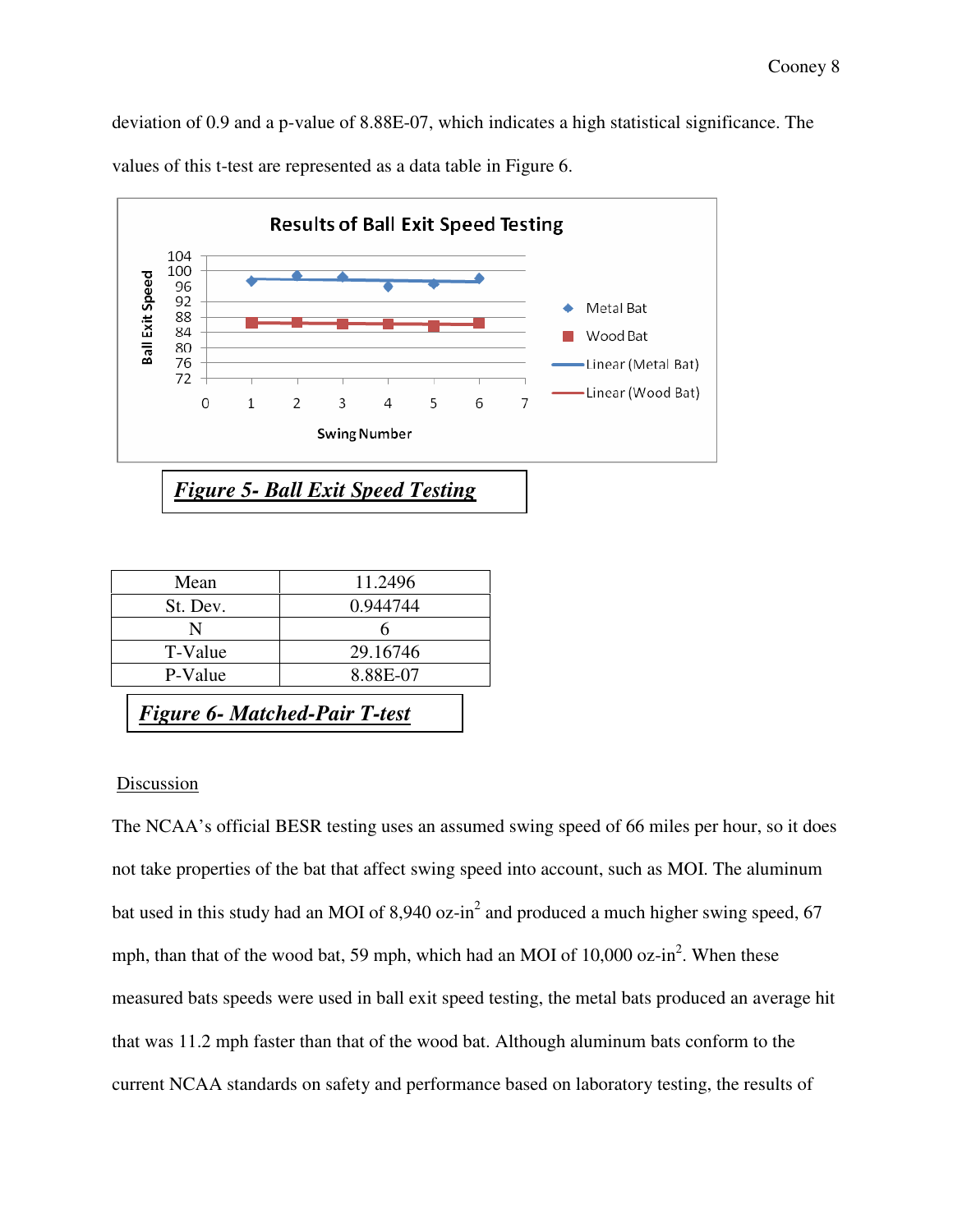this experiment reflect the actual swing speeds of high school baseball players. As the ball exit speed testing was performed based on the mean results of the swing speed tests, the BESR values of the mean swing speed were used to extrapolate the V<sub>ball exit</sub> for each subject's wood and aluminum bat swing speeds. The results of this extrapolation are displayed in Figure 7 as a data table and in graphically in Figure 8.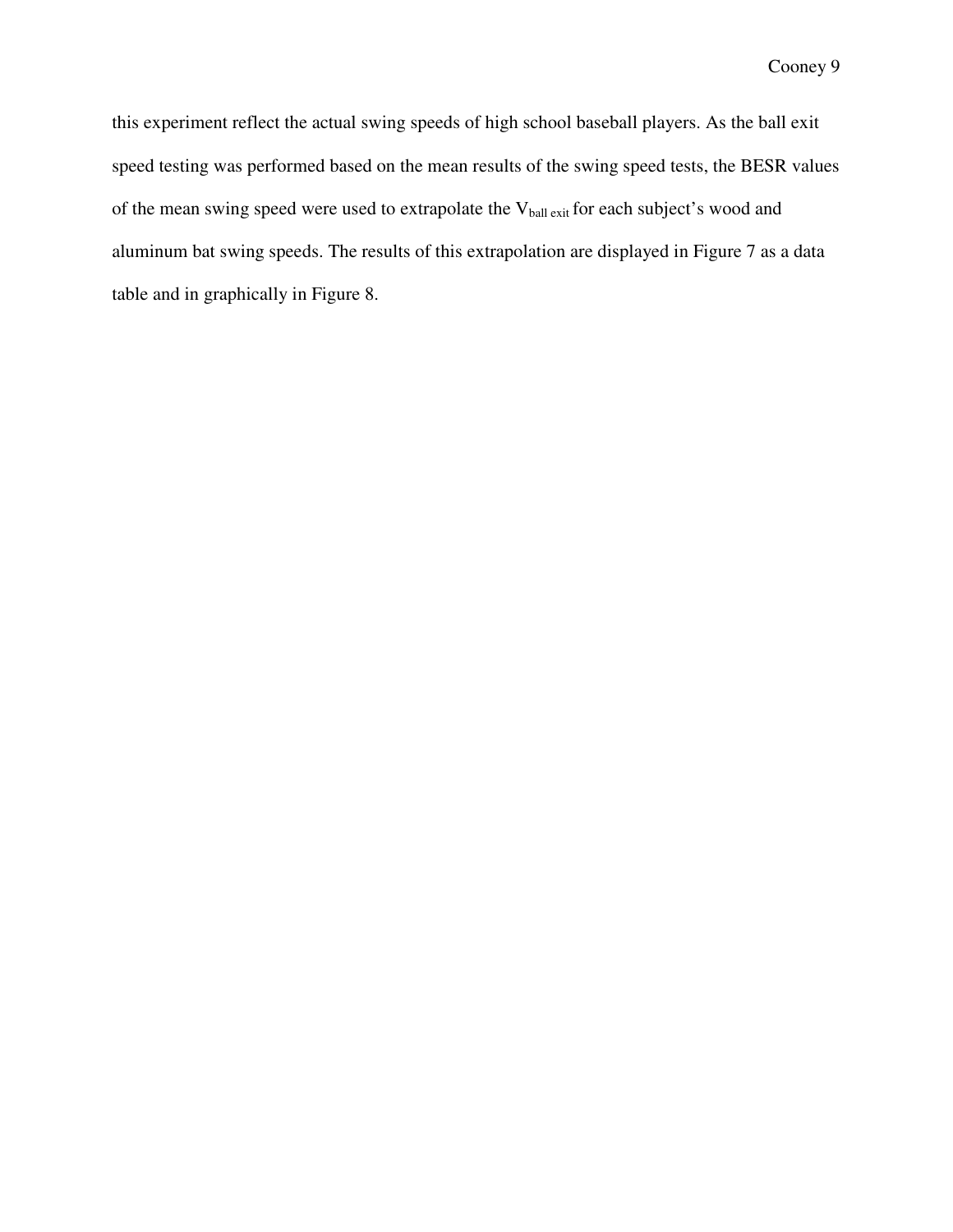| <b>Subject Age vs. Projected Swing Speed</b> |                                       |                                      |
|----------------------------------------------|---------------------------------------|--------------------------------------|
| Subject Age                                  | Metal Bat Ball Exit Speed<br>(in mph) | Wood Bat Ball Exit Speed<br>(in mph) |
| 14                                           | 97.5                                  | 89.9                                 |
| 15                                           | 79.1                                  | 72.9                                 |
| 15                                           | 84.0                                  | 76.5                                 |
| 15                                           | 91.4                                  | 82.6                                 |
| 15                                           | 87.7                                  | 77.8                                 |
| 15                                           | 96.3                                  | 85.0                                 |
| 15                                           | 103.6                                 | 92.3                                 |
| 15                                           | 103.6                                 | 92.3                                 |
| 15                                           | 101.1                                 | 88.7                                 |
| 15                                           | 107.3                                 | 94.7                                 |
| 16                                           | 87.7                                  | 80.2                                 |
| 16                                           | 92.6                                  | 81.4                                 |
| 16                                           | 102.4                                 | 91.1                                 |
| 16                                           | 97.5                                  | 85.0                                 |
| 16                                           | 98.7                                  | 86.2                                 |
| 16                                           | 98.7                                  | 83.8                                 |
| 16                                           | 109.7                                 | 93.5                                 |
| 17                                           | 103.6                                 | 95.9                                 |
| 17                                           | 87.7                                  | 76.5                                 |
| 17                                           | 92.6                                  | 81.4                                 |
| 17                                           | 107.3                                 | 94.7                                 |
| 18                                           | 76.7                                  | 69.3                                 |
| 19                                           | 103.6                                 | 95.9                                 |
| 22                                           | 118.3                                 | 104.4                                |

*Figure 7- Data Table*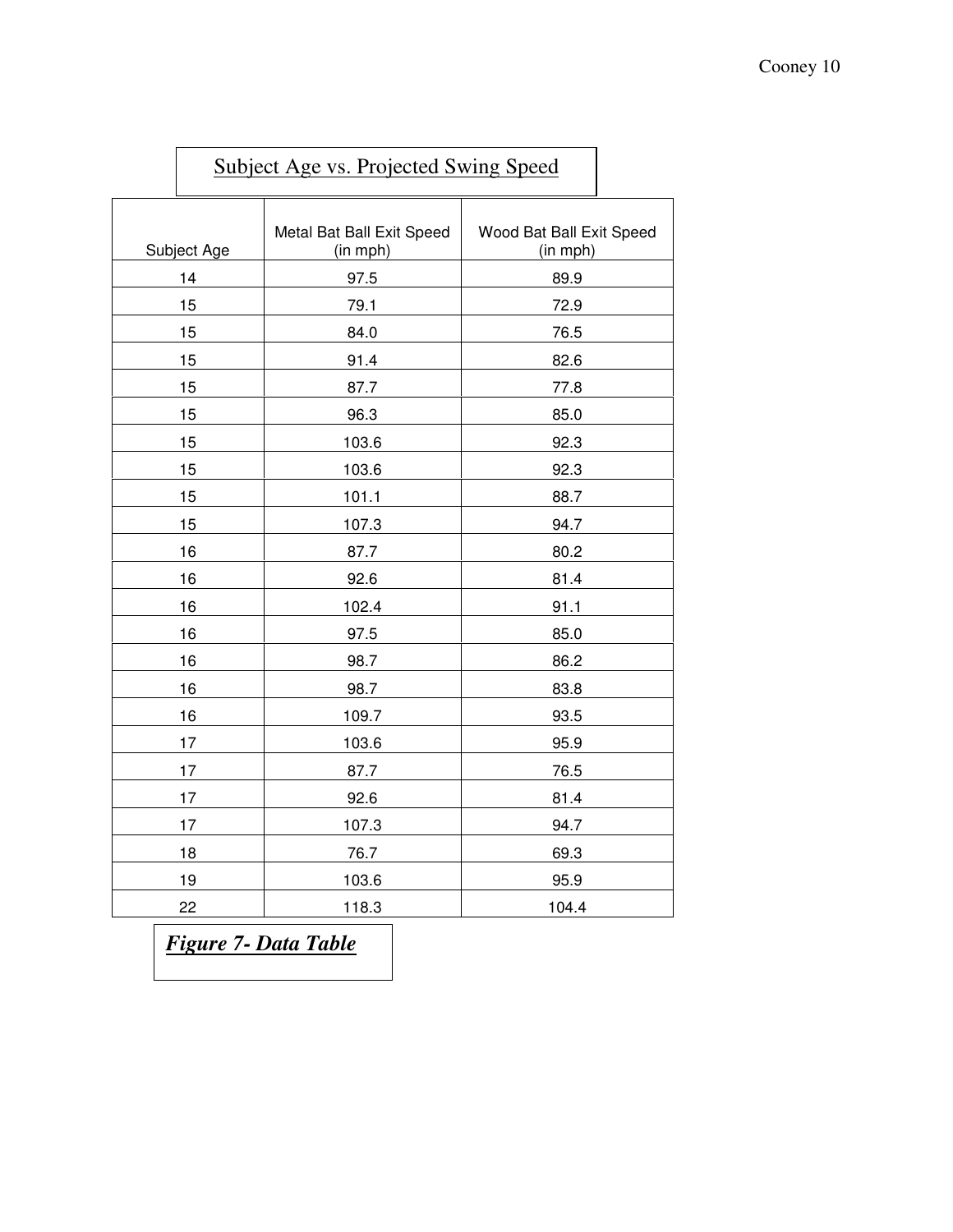

The upward trendlines in Figures 2 and 7 show a positive correlation between age and increased swing and ball exit speeds seem to indicate that older, stronger players at the collegiate level would be able to achieve greater absolute swing speeds than the high school players used in this study. As the mean metal bat swing speed was 13.6 percent faster than that of wood, the difference in weight distribution and the resulting MOIs may have a more dramatic effect in the highest level using metal bats. For instance, the oldest subject in the study, who was 22 years old and had just completed his college career, recorded bats speeds of 84 and 74 mph with aluminum and wood, respectively. His ball exit speeds were extrapolated using the BESR formula, which were 118.3 mph for metal and 104.4 for wood. Line drives of these ball exit speeds would reach the pitcher standing 54 feet away in 0.31 seconds with aluminum and 0.35 seconds with wood, so they 0.04 second extra reaction time for the pitcher with the wood bat could make the difference between avoiding the ball or sustaining a severe injury.

As bat manufactures continue to compete to create the highest performing bat, the altered weight distribution of aluminum bats will allow for a greater swing speed than possible with wood.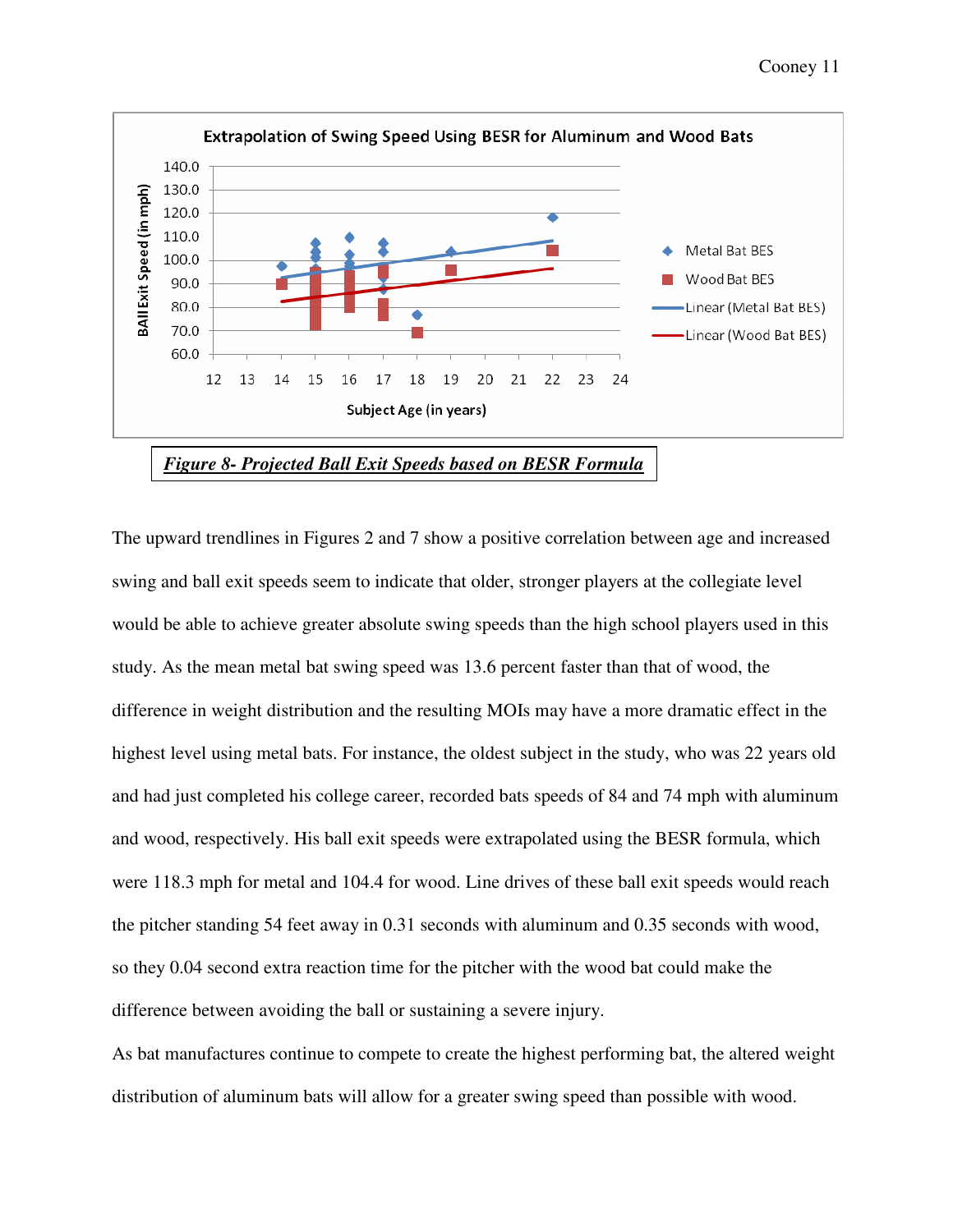Further research would have the ultimate goal of the fabrication of a prototype aluminum bat with an MOI equal to that of wood. This could be achieved via the redistribution of the epoxylike material in the bat's handle throughout the aluminum bat, causing the center of mass to move upwards on the bat to the same position as the balance point of a wood bat. This would allow the aluminum and wood bats to have equal MOIs, and therefore equal resistance to the batter's force input. This would mean that batters would achieve swing speeds more similar, if not identical to swing speeds achieved with the wood bat in this experiment. These similar swing speeds would result in more comparable ball exit speeds between aluminum and wood bats, and would thereby return aluminum bats to their original purpose, as cost effective substitute for wood bats with similar safety and performance.

The use of aluminum tape on the wood bat may have affected the results because the tape was placed on the barrel of the bat, while the end of the bat achieves the highest speed during the swing. If the radar were to measure the speed of the barrel of the wood bat and compare it to the speed of the end of the aluminum bat, then the apparent difference in swing speeds would be exaggerated. However, the experimenter discussed the issue with Al Dilz, the inventor of the port Sensors Bat Speed Radar, and he said that the bat radar reads the highest and lowest measurements of swing speed and then obtains an average to approximate the speed at the assumed sweet sport 6 inches from the end of the bat. Therefore, both the measurements of swing speed from the entire barrel of the aluminum bat and from both ends of the tape would have maximum and minimum speeds that would average to the swing speed at the bat's sweet spot, so the measurements would be comparable for statistical analysis.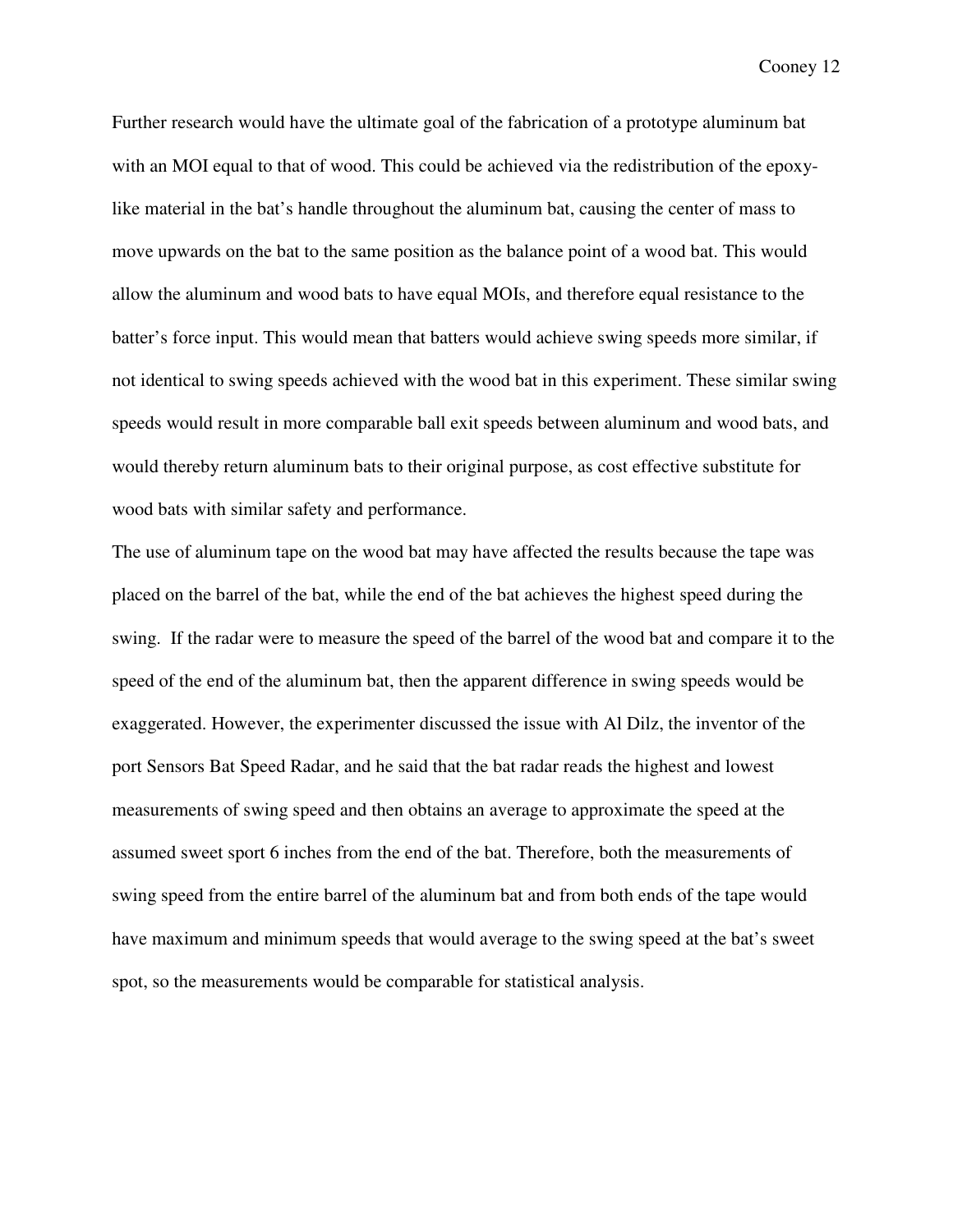## Conclusion

Aluminum bats have lower MOIs than wood bats because of their weight distribution closer to the bat's handle. It was hypothesized that aluminum bats could achieve faster swing speeds and resulting ball exit speeds than wood bats, because of their lower MOI, given the same force input. This was tested by human subject testing in which a group of mainly high school baseball players swung both an aluminum and wood bat into bat speed radar. The average of the recorded swings speeds for both bats was used as input data in NCAA ball exit speed protocol testing of the two bats. The hypotheses were confirmed, as aluminum bats produced a mean swing speed of 67 mph compared to 59 mph for wood, while aluminum's mean ball exit speed was 97.6 mph, while that of wood was 86.4 mph.

## References

- Almond B.J. (2005). Do metal bats offer more bang for the buck? Retrieved February 11, 2007, from The Magazine of Rice University. http://www.rice.edu/sallyport/2005/spring/scoreboard/metalbats.html
- Ashton-Miller J., Carroll M., Johnson K., Nathan A., Petr T. & Halpin T. (2003). The BESR (ball exit speed ratio). The Baseball Research Journal.
- Ashton-Miller J., Carroll M., Johnson K., Nathan A. (2006). National collegiate athletic association standard for testing baseball bat performance. Retrieved on September 30, 2007 from The Physics of Baseball: Wood Vs. Aluminum Bats. <http://www.ncaa.org/releases/miscellaneous/1999092901ms.htm>

Crisco JJ, Greenwald RM, Blume JD, and Penna LH, "Batting performance of wood and metal bats," *Med. Sci. Sports Exerc.*, **34**(10), 1675-1684 (2002)

Dick R, Sauers EL, Agel J, Keuter G, Marshall SW, McCarty K, & McFarland E (2007). *Descriptive* epidemiology of collegiate men's baseball injuries: National Collegiate Athletic Association Injury Surveillance System, 1988-1989 through 2003-2004. *Journal of Athletic Training. Apr-Jun;42(2):183-93.*